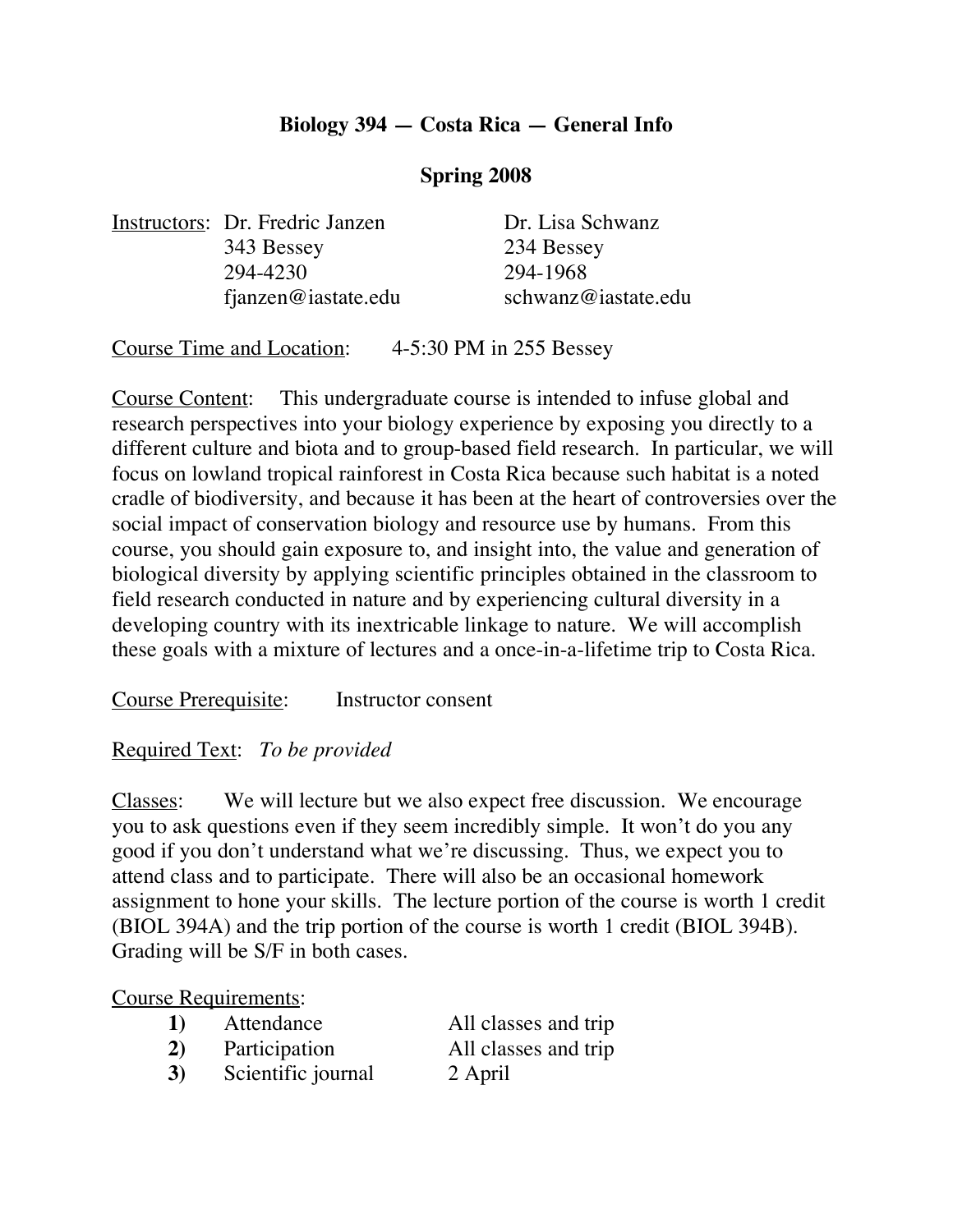**1)** and **2)** Attendance, participation, and an occasional homework assignment are the components of your grade for 394A. More than one unexcused absence or missing homework assignment will be considered grounds for failure, as they would clearly indicate lack of adequate participation. We're sure this won't be a problem.

**3)** The idea behind the scientific journal is to get you to look at and think deeply about your surroundings on the trip. Record facts and impressions; try to interpret and synthesize them. You will receive a handout with more information on keeping a journal. Journals are due in class (2 April) a couple weeks after we return. This will give you time to use the library and other sources to try to interpret questions and synthesize observations that you recorded in your journal during the course of our trip. Late journals will not be accepted. All journals will be returned to you by the end of the semester.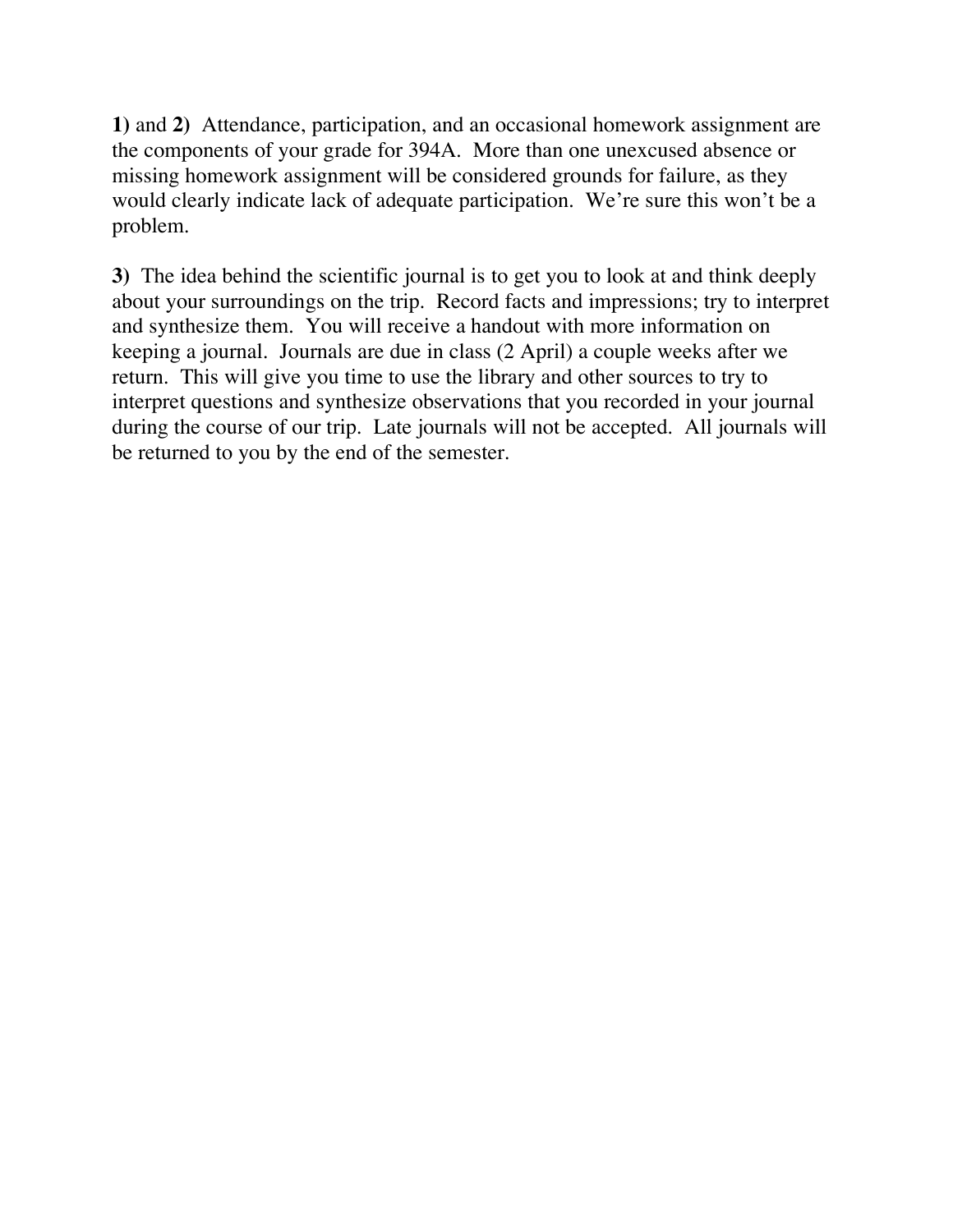## **Biology 394 — Costa Rica — Syllabus**

# **Spring 2008**

| <b>DATE</b> | <u>TOPIC</u>                                                                                                                                                                                                                                                                |
|-------------|-----------------------------------------------------------------------------------------------------------------------------------------------------------------------------------------------------------------------------------------------------------------------------|
| 1/16        | Introductions/Gear list                                                                                                                                                                                                                                                     |
| 1/23        | History/Culture/Politics                                                                                                                                                                                                                                                    |
| 1/30        | Geology/Meteorology/Biogeography                                                                                                                                                                                                                                            |
| 2/6         | Plants and invertebrates                                                                                                                                                                                                                                                    |
| 2/13        | Vertebrates                                                                                                                                                                                                                                                                 |
| 2/20        | Scientific/Observational/Experimental methods<br>How to keep a scientific journal                                                                                                                                                                                           |
| 2/27        | The focal field research projects                                                                                                                                                                                                                                           |
| 3/5         | Travel protocols/Basic Spanish language skills                                                                                                                                                                                                                              |
| 3/12        | Finish packing gear                                                                                                                                                                                                                                                         |
| 3/13        | Meet in early morning at ISU<br>Fly from Des Moines to San Jose, Costa Rica<br>Stay in La Amistad Inn Hotel                                                                                                                                                                 |
| 3/14        | Excursion with a guide (Mario Gomez) to the INBio Center (8:30-11 AM)<br>Depart from INBio for La Selva Biological Station, arriving at lunchtime<br>Prepare ethogram for Ameiva festiva along SAZ (3-5 PM)<br>Evening orientation hike with Mario after dinner (1.5 hours) |
| 3/15        | Early morning orientation hike with Mario (7-8:30 AM)<br>Initiate field research projects (experimental application and data collection)                                                                                                                                    |
| 3/16        | Continue data collection for field research projects, with possible guest lecture                                                                                                                                                                                           |
| 3/17        | Continue data collection for field research projects, with possible guest lecture                                                                                                                                                                                           |
| 3/18        | Complete field research projects in the morning and depart La Selva after lunch<br>Tour of rainforest and cacao plantation at Tirimbina Rainforest Center (2-6 PM)<br>Depart for San Jose<br>Stay at La Amistad again, eating dinner at a local restaurant                  |